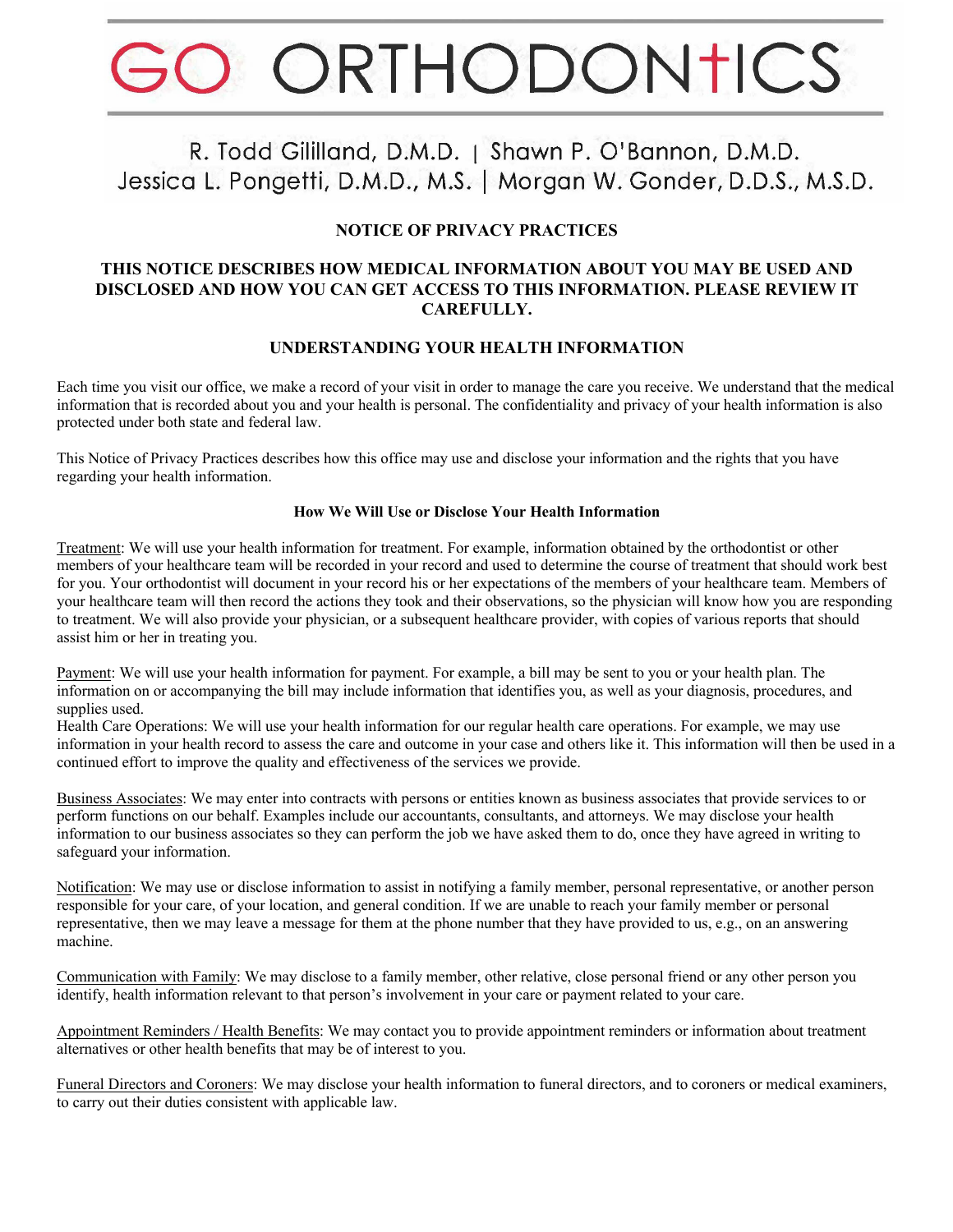Organ Procurement Organizations: Consistent with applicable law, we may disclose your health information to organ procurement organizations or other entities engaged in the procurement, banking, or transplantation of organs for the purpose of tissue donation and transplant.

Research: We may disclose your health information to researchers when their research has been approved by an institutional review board that has reviewed the research proposal and established protocols to ensure the privacy of your health information. We may also disclose your health information to people preparing to conduct a research project, so long as the health information is not removed from us. We may also use and disclose your health information to contact you about the possibility of enrolling in a research study.

Fundraising: We may contact you as part of our fundraising efforts; however, you may opt-out of receiving such communications.

Food and Drug Administration (FDA): We may disclose to the FDA health information relative to adverse events with respect to food, supplements, product, and product defects, or post marketing surveillance information to enable product recalls, repairs, or replacement.

Workers' Compensation: We may disclose health information to the extent authorized by and to the extent necessary, to comply with laws relating to workers' compensation or other similar programs established by law.

Public Health Activities: As required by law, we may disclose your health information to public health, or legal authorities, charged with preventing or controlling disease, injury, or disability.

Health Oversight Activities: We may disclose your health information to health oversight agencies for purposes of legally authorized health oversight activities, such as audits and investigations necessary for oversight of the health care system and government benefit programs.

Correctional Institution: Should you be an inmate of a correctional institution, we may disclose to the institution, or agents thereof, health information necessary for your health and the health and safety of other individuals.

Judicial and Administrative Proceedings: We may disclose your health information in a judicial or administrative proceeding if the request for the information is through an order from a court or administrative tribunal. Such information may also be disclosed in response to a subpoena or other lawful process if certain assurances regarding notice to the individual or a protective order are provided.

Law Enforcement Purposes / Serious Threat to Health or Safety: We may disclose your health information to enforcement officials for law enforcement purposes under certain circumstances and subject to certain conditions. We may also disclose your health information to prevent or lessen a serious and imminent threat to a person or the public (when the disclosure is made to someone we believe can prevent or lessen the threat) or to identify or apprehend an escapee or violent criminal.

Victims of Abuse, Neglect, and Domestic Violence: In certain circumstances, we may disclose your health information to appropriate government authorities if there are allegations of abuse, neglect, or domestic violence.

Essential Government Functions: We may disclose your health information for certain essential government functions (e.g., military activity and for national security purposes).

The following uses and disclosures will be made only with your authorization: (i) with limited exceptions, uses and disclosures of your health information for marketing purposes, including subsidized treatment communications; (ii) disclosures that constitute a sale of your health information; and (iii) other uses and disclosures not described in this notice. You may revoke your authorization at any time in writing, except to the extent that we have taken action in reliance on the use or disclosure indicated in the authorization.